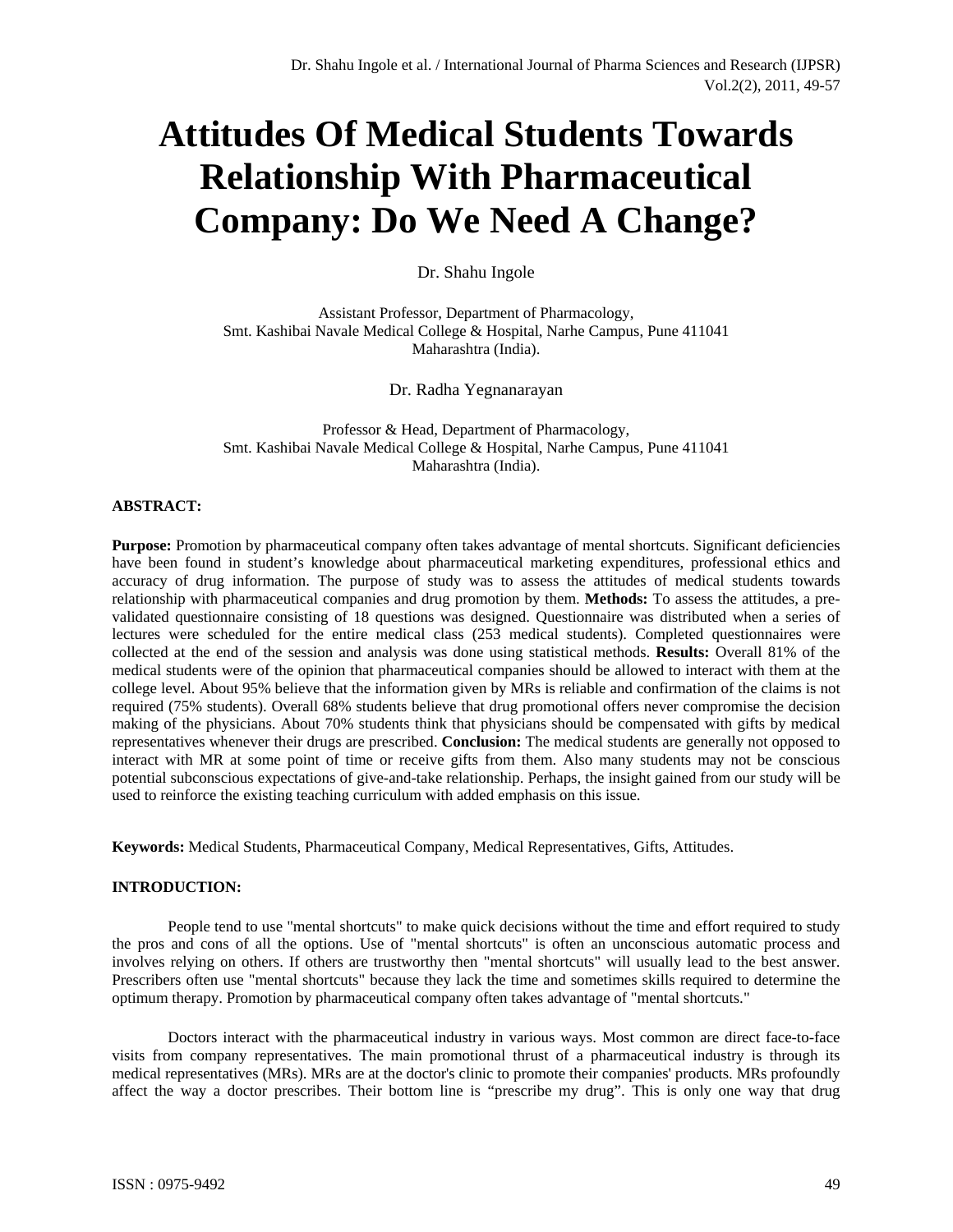companies try to influence the doctor's prescription. There are other ways too such as giving away gifts, drug samples, sponsorship of conferences etc.

Despite a dramatic increase in direct-to-consumer advertising, nearly 90% of the pharmaceutical industry's' marketing budget is still aimed at physicians including medical students [1]. Many are concerned that drug company marketing poses serious ethical problems that can weaken the physician-patient relationship [2,3]. It is felt that physician-industry interactions may influence physician's decision making and lead to inappropriate prescribing. This potential conflict of interest adds a non medical dimension to patient care which can do more harm than good.

As the major source of information to a majority of doctors and pharmacists, MRs have a role in helping practitioners to know about the drugs available in the market and their costs. It is the practitioner's duty to use MRs while taking care not to be unduly influenced by their sales pitch. There is nothing inherently improper about any of these interactions, provided that the medical profession, collectively and individually, is fully and openly aware of the effect of the interactions and make sure that all such interactions are transparent to the community, and that doctors are capable of negating any undesirable effects on their prescribing habits. At present, none of these provisions are being met.

The drug industry, the medical profession and the patient have a unique relationship. The industry makes products which it cannot sell to the patient (consumer) directly. On the other hand, the medical profession cannot treat the patient without drugs produced by the industry. Thus the industry and medical profession are interdependent with a common aim. The primary objective of this joint effort is to alleviate pain and suffering. The secondary objective is to be rewarded for this effort. The drug industry expects a profit and the physician expects a suitable reward. There is nothing improper in these objectives [4].

As in all partnerships, there can be conflict between the partners. One major area of conflict is the industry's tendency to influence doctors. Pharmaceutical companies often use effective methods of influence in combination with misleading "logic". This may have adverse impacts on prescribing. More frequent and/or intense exposure to promotion correlates with increased prescribing volumes and more expensive and less appropriate prescribing [4]. Two reviews of literature have examined the extent of the physician-pharmaceutical company interactions and its impact on physician behavior and found strong evidence that such interactions have a negative impact on physician knowledge, attitude, and behavior [2,5].

If drug promotion leads to better prescribing, more scientific use of medicines or improved costeffectiveness then there would be no concern. But on the contrary, heavy promotion of new drugs leads to widespread prescribing and use before the safety profile of these products is fully understood. Newer and more expensive medicines displace older, less costly ones without evidence of an improvement in outcome [6]. This has ethical implications for doctors, as it affects the trust required in the doctor–patient relationship. Doctors need to recognize they are affected by drug marketing, and take steps to maintain their independence from the pharmaceutical industry [7].

The first interaction of doctors and the pharmaceutical industry often occurs in medical colleges. From free pens and writing pads, lunches to sponsoring educational seminars, medical students are snowed under the medical freebies. Critics argue that allowing drug companies to offer gifts to medical students may influence the student's prescribing behavior when they become physicians [8].

Significant deficiencies have been found in student's knowledge about pharmaceutical marketing expenditures, professional ethics in interacting with drug companies and accuracy of drug information from medical representatives. So medical colleges should do more to educate students about pharmaceutical marketing strategies and how these strategies may affect prescribing behavior [9,10].

**Objectives:** The purpose of the present study was to assess the current attitudes of medical students towards relationship with pharmaceutical companies and drug promotion by them. The broad objectives included:

- To observe their willingness to interact with MRs and to assess their knowledge of Drug Promotional Offers.
- To assess the trust placed on the information provided by MR and need for crosschecking it.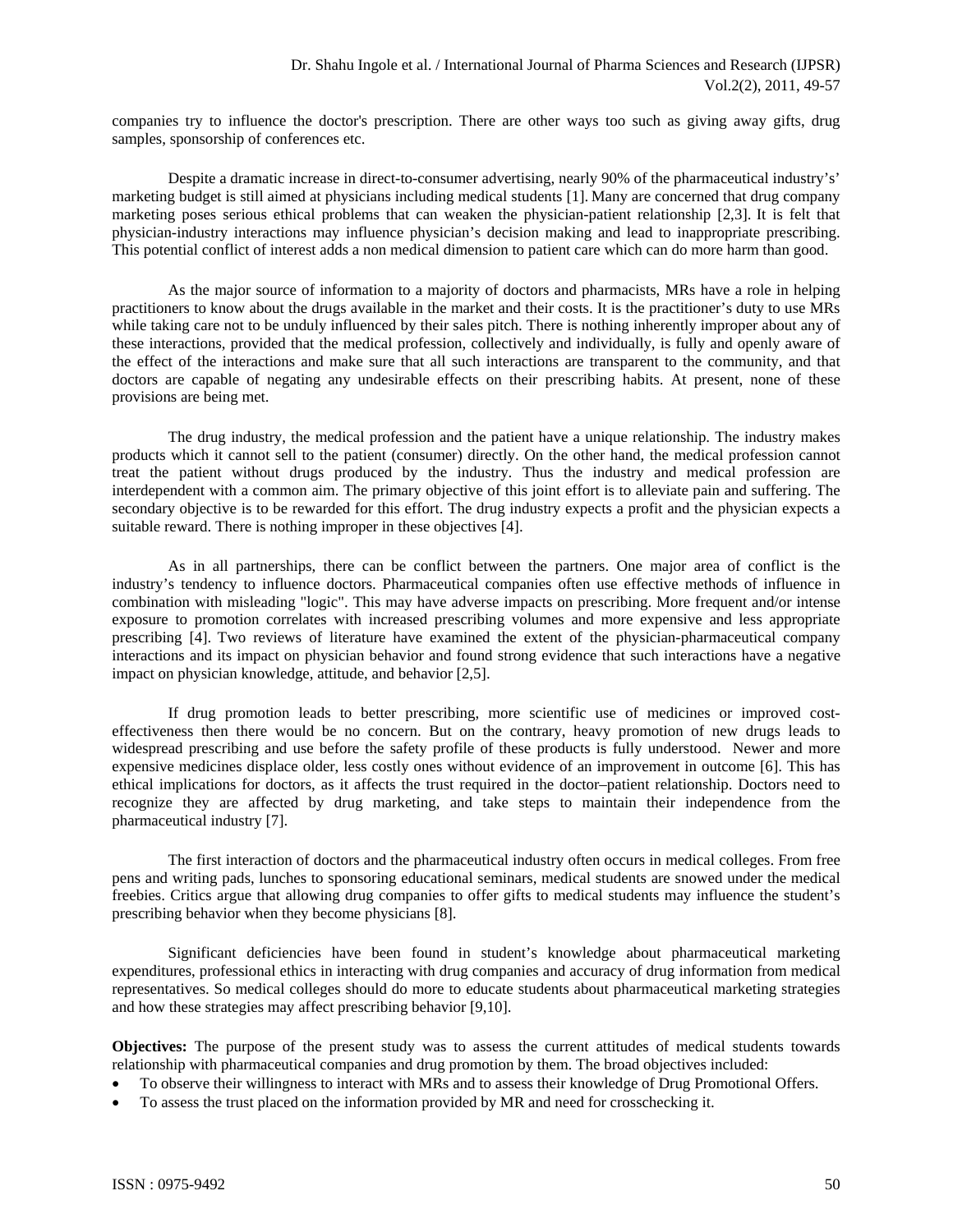To assess their understanding of the aim of pharmaceutical drug promotion and to know their views on need for drug promotion by pharmaceutical company.

#### **MATERIAL & METHODS**

To assess the attitudes of Medical Students at Smt. Kashibai Navale MedicaL College & Hospital (SKNMC), Pune towards relationship with pharmaceutical companies and drug promotion by them, a questionnaire was designed. The questionnaire was previously prevalidated in a study done by Joseph B et al [10] and after adding some items; complete questionnaire was prevalidated in small group of resident doctors at SKNMC, Pune. After the approval of Institutional Ethics committee, it was administered to the study participants. The study population included First year MBBS (100 students), Second year MBBS (88 students) and Third year MBBS (65 students) willing to voluntarily participate in the study. The study was carried out on a day when a series of lectures were scheduled for the entire medical class in the same room. The questionnaire was distributed to every student during 10-15 minutes break time after morning lectures. Three sessions were administered in total, one for each medical class. At each session, a short presentation about the purpose of the study and its implication was delivered. Information sheet and the consent form were distributed to every student prior to the start of study.

The questionnaire consisted of total 18 questions. The first part of the questionnaire included the personal information of the medical student including age, sex, year of study and whether or not the student had a one of the parent who was a doctor. While in the second part, questions were formulated to elicit their personal beliefs and test them using hypothetical situations so as to asses their attitude with respect to the points mentioned in aims and objectives. The final question was open ended asking the student to describe their views about the interaction between medical students and the pharmaceutical industry. Completed questionnaires were collected at the end of session and analysis was done using statistical methods. No incentives in any form were given for completing the questionnaire.

**Statistics:** For each question, we calculated the percentage of students responding in each category. Responses to the questions were analyzed such that first response ('always') and second response ('sometimes') indicates agreement with the statement while the third response ('never') indicates disagreement with the statement. The responses of the medical students to the questions were analyzed as percentage of those surveyed who agree or disagree with the statement.

#### **OBSERVATION & RESULTS**

Total 253 medical students participated in the study. Altogether 253 students participated in the study voluntarily. About 60% of the students were male and 40% were female. 44% of first year students who participated in the study were having one or both of their parents as doctors, while 32% of second year and 35% of final year students were having doctor parents.

It was found that overall 81% of the medical students were of the opinion that pharmaceutical companies should be allowed to interact with them at the college level. Also it was observed that when they were asked about their awareness of attractive promotional offers of pharmaceutical companies, about 48% were aware of more than four types of offers ranging from drug samples, gifts, sponsoring tours, direct sale of drug at low price and arranging college events. In addition, 81% students were attracted towards quality of drug promotion by MR and 51% were attracted towards their familiarity with particular brand promoted by MR time to time, while 54% were giving importance to the newness of product (table 2).

Out of 253 students participated, 94% students were of the opinion that pharmaceutical companies should be allowed to sponsor different college events in a medical college. About 95% students believe that the information given by MR is reliable and confirmation of the claims made by MR is not required (75% students). Overall 68% students believe that drug promotional offers never compromise the decision making of the physicians. Also, opinion of the drug to be prescribed and opinion of brand to be prescribed by physician is not changed by the drug promotion by MR, as believed by 64% students (table 3).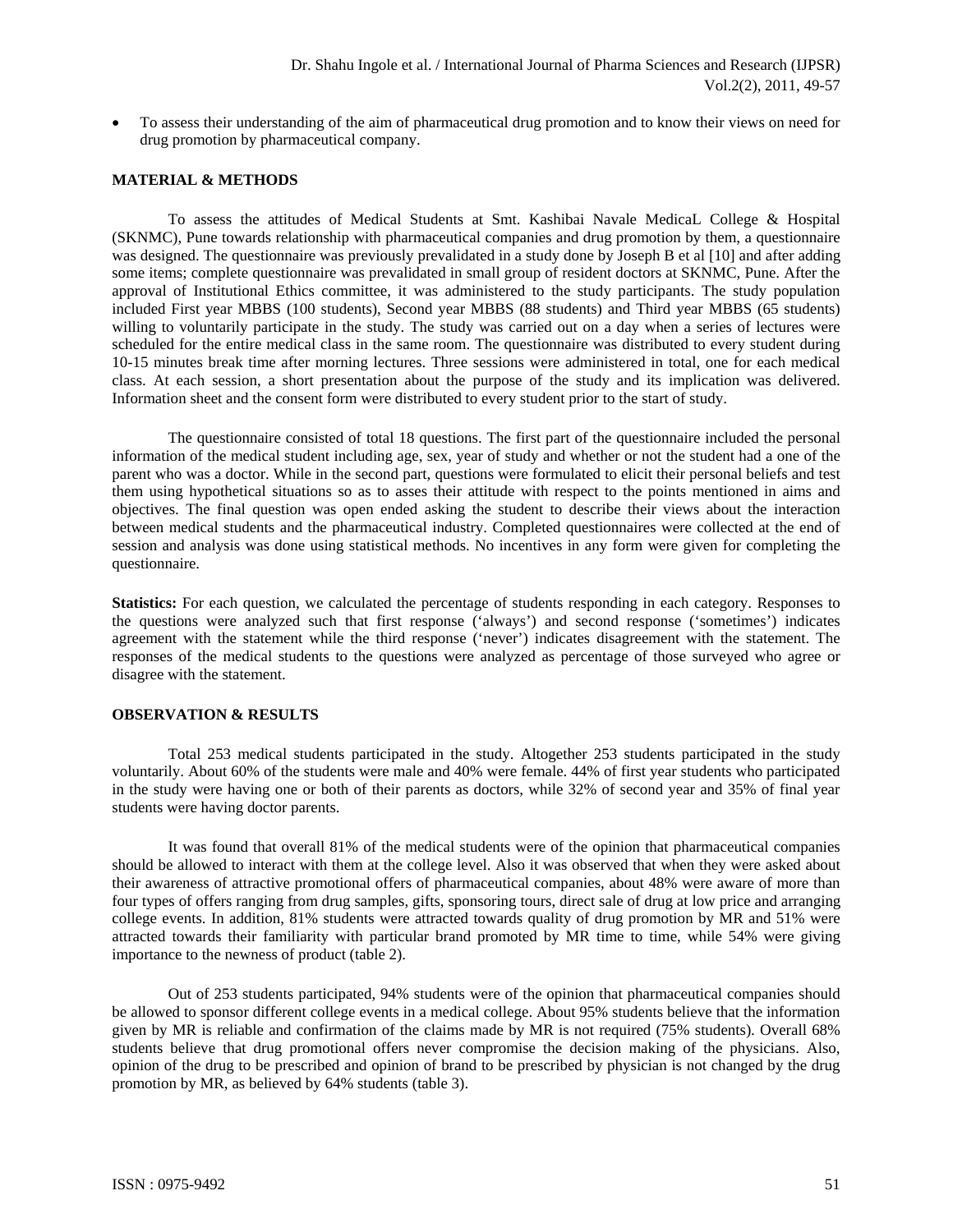About 70% students think that physicians should be compensated with gifts by medical representatives whenever their drugs are prescribed. Also, 74% students think that promotional gifts and samples are necessary to prescribe the same advertised drug or brand. When they were questioned about their preference to prescribe one drug out of three drugs from three different companies which are identical in terms of price, efficacy, and safety, 71% students were of the opinion that they would preferentially prescribe a drug from one of the companies that would provide them with expensive gifts over those from companies that would not (table 4).

As shown in figure 1, overall 69% students were willing to accept the gifts, 55% students were willing to accept gifts of moderate cost, 15% cheap gifts, & 30% students were willing to accept only expensive gifts.

As shown in figure 2, about 60% students believe that drug promotion by MR tells something new, 31% believe that it reminds or re-enforces them what they already know and only 9% students believe that drug promotion by MR does not serve any purpose. Also, when they were asked about their views about pharmaceutical companies, 29% students believed that pharmaceutical companies are fundamentally on the same side as doctors and patients and should be regarded as an important part of health care system (response 1), while 57% students thought they are primarily interested in profit; however they still try to work in the best interest of doctors and patients (response 3). Only 14% were of the opinion that they are fundamentally interested in profit and are never on the side of either doctors or patients (response 2).

Figure 3 depicts attitudes of medical students towards completeness of information given by MR. About 93% students believe that information about indications of drugs given by MR is complete, while 73% believe that information about contraindications of drugs given by MR is complete, and 65% students believe that information about adverse drug reaction given by MR is complete.

#### **DISCUSSION**

The present study helps to present an interesting snapshot of how "future physicians" in medical colleges view interactions with pharmaceutical industry and also to stimulate the discussion about the issues concerning the relationship between medical students and the pharmaceutical company.

In a survey of medical students by Barnes and Holcenberg, contact with drug company representatives during medical school was acceptable to over 50% [11]. In our study 81% of students did not rule out interacting with the MR during the course of their undergraduate medical education. This might indicate that the students believe in their ability to make unbiased decisions despite drug companies' marketing. Another explanation might be probably; that the students who have received more education about the industry during pharmacology training have the better understanding of industry's agenda and therefore, feel more comfortable interacting with the industry. However, as per Monaghan MS et al. majority of medical students simply do not have the knowledge to fully understand the deep concealed impact of marketing and drug promotion [9]. Many other studies have also suggested that most students support student-MR interactions and feel that the pharmaceutical industry has an important role in medical education [9,12].

Initial study by Hodges found that if a physician-in-training receives more money and promotional gifts, there are more likely chances that physician-in-training believe that discussion with representatives did not affect prescribing [13]. Our results are in agreement with studies examining physician's attitude towards gifts from drug companies [14,15]. Bret et.al found that physicians make distinctions about the ethical acceptability of gifts based on the monetary value of the gifts; low cost gifts were more acceptable than expensive gifts [15]. Many consider gifts from MR appropriate, particularly if the gifts are of minimal value [12,14,16]. Critics argue that receipt of gifts, no matter how small, is accompanied by a subconscious expectation of give-and-take association [3,17]. Accepting gifts establishes an implicit relationship between physician and MR with a vague, but real obligation.

Hyman P L et al found that majority of trained students feel that it is not appropriate for students to accept gifts from industry during formal curriculum and the medical school should take a role guiding students' interaction with the industry [18]. As in our study, the study population also included untrained students; overall finding was towards acceptance of gifts. Our results also indicates a prevailing perception among students that the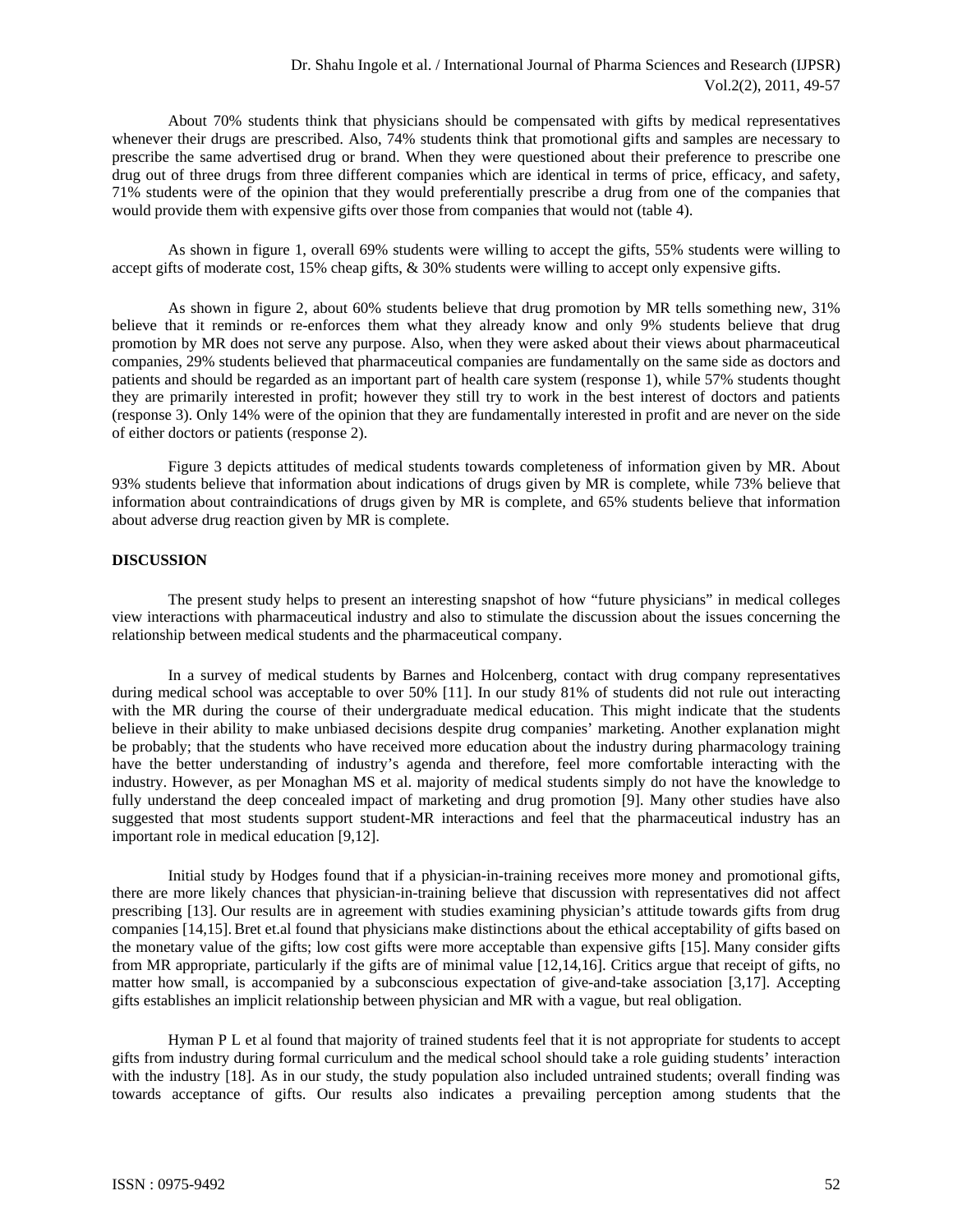pharmaceutical company although driven by profit, still fulfils an important role in enabling physicians to offer treatment to their patients. Only rarely physicians admit that their prescribing habits have been affected by interactions with MR [19,20]. However, substantial evidences exist that gifts do influence both prescribing behaviors [2,5]. Other studies have demonstrated that majority of residents felt that their own prescribing behavior could not be influenced by such interactions, but they did not believe that others' behavior could not be influenced.

In our study considerable percentage of students (95%) believed that the pharmaceutical companies generally present accurate information about their products. This finding may be a concern as some studies suggest that drug information provided by MR and drug advertisement are inaccurate [21,22]. In one study, Wofford JL and Ohl CA, found that while students agreed that the degree of bias from MR information was substantial, only 44% of students felt that MR were influential with regard to physicians' prescribing habits [23].

A question designed to test the effect of drug promotion on the future prescribing practices of medical students showed that when presented with a choice of drug identical in terms of efficacy, price and safety 71% of the students would prescribe the drug from the company that provided them with expensive gifts than the drug from a company that did not provide gifts. This shows that many medical students are not too concerned about the potential concealed reciprocity and not aware about the strings attached to the gifts provided by drug companies. While this state of affairs may seem benign, it could put them in a dangerous situation where they are more susceptible to future ethical compromises and can erode the trust and demoralize the physician-patient relationship.

It is especially important to understand the vulnerability of the students to pharmaceutical company marketing tactics and influences as the habits learned or acquired during training persists into their later careers. It is encouraging to note, however, that studies have shown educating medical students about the potential dangers of drug companies' marketing is effective in changing the attitudes of medical students towards receiving gifts. American workgroup recently challenged academic medical centers to take the lead in voluntarily instituting more stringent regulations. They recommended completing banning faculty and trainees from accepting gifts of any size from pharmaceutical companies, prohibiting the provision of drug samples, and eliminating manufacturer support of CME programs [1]. Several students proposed that the medical colleges should develop a policy to regulate industry interaction with students. The dean of the medical education at the time suggested that the student body should be surveyed to determine their opinions about pharmaceutical involvement in medical education [18].

Are more stringent regulations the only answer to the problems associated with student-pharmaceutical company interactions is matter of debate. Some believe that regulations and policies that advocate for a complete lack of contact with MRs during college curriculum and training would leave them unprepared to deal with marketing strategies of pharmaceutical industry after the completion of curriculum or residency. This has led to questions about whether educational interventions can play a role in changing students' attitudes about pharmaceutical company and thereby counteract the negative outcomes of student-pharmaceutical company interactions.

So, considering this state of affairs and the fact that the opinions that graduating medical students carry into residency and that guide their physician-industry interactions may largely be the same opinion that they carried into medical college curriculum, it is the need of hour that medical colleges should do more to educate students about pharmaceutical marketing strategies and how these strategies may affect prescribing behavior.

**LIMITATIONS:** The limitations of this study should be recognized. First, our survey took place at a single academic medical centre affiliated with a private hospital. Students' attitudes might be different at a state supported institution or at institutions where there are restrictions. While it is hoped that the students surveyed at this medical college represent a true cross-section of majority of medical students, the actual attitudes of medical students at other colleges may vary. Future research could extend the survey to medical students at other medical colleges. Another direction for future investigation would be to design a prospective long term (up to completion of training /internship) follow-up study to study the influence of this attitude during early college exposure on their latter practice and prescribing patterns.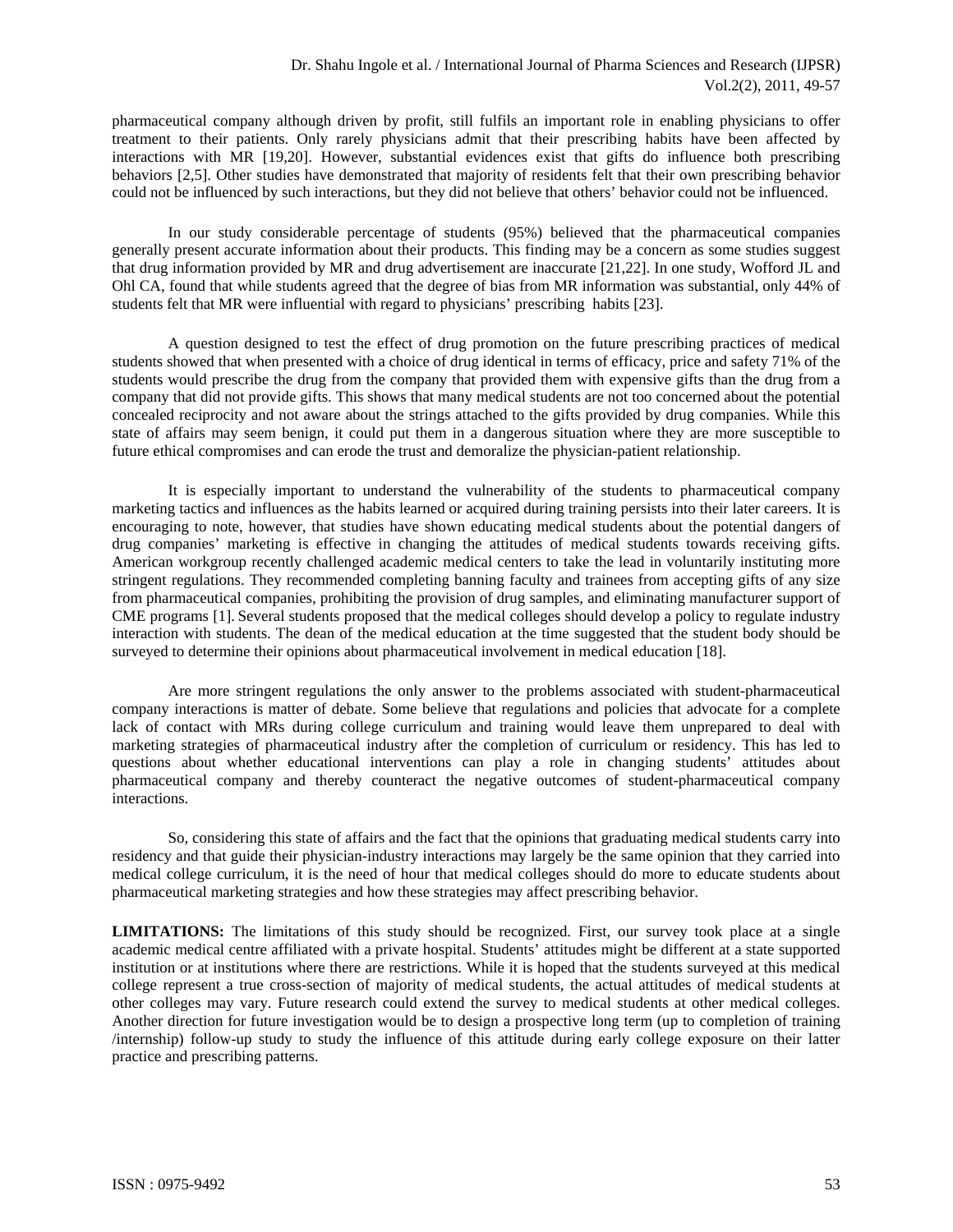**CONCLUSION:** The medical students are generally not opposed to interact with MR at some point of time or receive gifts from them and feel comfortable to receive gifts of low to moderate monetary value. Also many students may not be conscious of the goals of various pharmaceutical marketing strategies and potential subconscious expectations of give-and-take relationship. Perhaps, the insight gained from our study will be used to reinforce the existing teaching curriculum with added emphasis on this issue and to further stimulate discussion about the issues concerning the relationship between medical students and the pharmaceutical company and there is ray of hope as educating medical students about the potential dangers of drug companies' marketing is effective in changing the attitudes of medical students towards receiving gifts.

For better or worse, strategies used by pharmaceutical company do seem to affect student's attitudes. Drug samples, gifts and even industry designed CME alter the perceptions of students in favor of pharmaceutical industry. Also, the information given by MRs both formally and informally can be misleading and can alter the behavior in undesirable ways. It is not enough to take a stand on one side or another of this issue on the basis of political or monetary principles. In settings where banning physician or medical students-pharmaceutical interaction is simply impractical or not possible, there are other alternatives that can be pursued such as educational interventions.

**ACKNOWLEDGEMENT:** Medical students involved in the study wished to remain anonymous, but we are indebted to them for participating. We are also grateful to the institute, the Dean and staff of Pharmacology for their kind support.

**DISCLAIMER:** The views expressed in this manuscript are those of the authors and do not necessarily reflect the position or policy of the departmenfat or the institution.

### **REFERNCES:**

- [1] T.A. Brennan, D.J. Rothman, L. Blank, *et al*. Health industry practices that create conflicts of interest: a policy proposal for academic medical centers. JAMA, 2006; 295: 429-433.
- [2] A. Wazana. Physicians and the pharmaceutical industry: is a gift ever just a gift? JAMA, 2000; 283: 373-380.
- [3] D. Katz, A. Caplan, J.F. Merz. All gifts large and small: towards an understanding of the ethics of pharmaceutical industry gift giving. Am J Bioethics, 2003; 3: 39-46.
- [4] G.D. Ravindran. The physician and the pharmaceutical industry: Both must keep the patient's interests at heart. Indian Journal Medical Ethics, 1999; 7(1): 21-22.
- [5] J. Lexchin. Interactions between physicians and the pharmaceutical industry: what does the literature say? CMAJ, 1993; 149: 1401-1407.
- [6] M. Ray. Who pays for the pizza? Redefining the relationships between doctors and drug companies. BMJ, 2003; 326: 1193-1196.
- [7] B. Harder. How medical marketing influences doctors and patients. Science News 2005; 168(5): 75-76.
- [8] W.A. Rogers, P.R. Mansfield, A.J. Braunack, J.N. Jureidini. The Ethics of pharmaceutical Industry relationships with medical students. Med J Aust., 2004; 180(8): 411-414.
- [9] Monaghan *et al*. Student understanding of the Relationships between the Health Professionals and the Pharmaceutical Industry. Teaching and Learning in Medicine, 2003; 15: 14-20.
- [10] B. Joseph *et al*. Pharmaceutical Marketing to Medical Students: The Student Perspective. McGill Journal Medicine, 2004; 8: 21-27.
- [11] C.J. Barnes, J.S.Holcenberg. Student reactions to pharmaceutical promotion practices. Northwest Med, 1971; 70: 262-266.
- [12] F.S. Sierles *et al*. Medical students' exposure to and attitudes about drug company interactions: a national survey. JAMA, 2005; 294: 1034- 1042.
- [13] B. Hodges. Interactions with pharmaceutical industry: experiences and attitudes of psychiatry residents, interns and clerks. CMAJ, 1995; 153(5): 553-559.
- [14] M.A. Steinman, M.G. Shlipak, S.J. McPhee. Of principles and pen: attitudes and practices of medicine housestaff toward pharmaceutical industry promotions. Am J Med., 2001; 110: 551-557.
- [15] A.S. Brett, W. Burr, J. Moloo. Are gifts from pharmaceutical companies ethically problematic? A survey of physicians. Arch Intern Med., 2003; 163: 2213-2218.
- [16] W.P. McKinney *et al*. Attitudes of internal medicine faculty and residents toward professional interaction with pharmaceutical sales representatives. JAMA, 1990; 264: 1693-1698.
- [17] M.M. Chren, C.S. Landefeld, T.H. Murray. Doctors, drug companies and gifts. JAMA, 1989; 262: 3448-3451.
- [18] P.L. Hyman, M.E. Hochman, J.G. Shaw, M.A. Steinman. Attitudes of preclinical and clinical medical students toward interactions with the pharmaceutical industry. Academic Medicine, 2007; 82(1): 94-99.
- [19] N. Lurie *et al*. Pharmaceutical representatives in academic medical centers: interactions with faculty and housestaff. J Gen Intern Med., 1990; 5: 240-243.
- [20] S.K. Sigworth, M.D. Nettleman, G.M. Cohen. Pharmaceutical branding of resident physicians. JAMA, 2001; 286: 1024-1025.
- [21] M.G. Ziegler, P. Lew, B.C. Singer. The accuracy of drug information from pharmaceutical sales representatives. JAMA, 1995; 273(16): 1296-1298.
- [22] M.S. Wilkes, B.H. Doblin, M.F. Shapiro. Pharmaceutical advertisements in leading medical journals: experts' assessments. Ann Intern Med, 1992; 116(11): 912-919.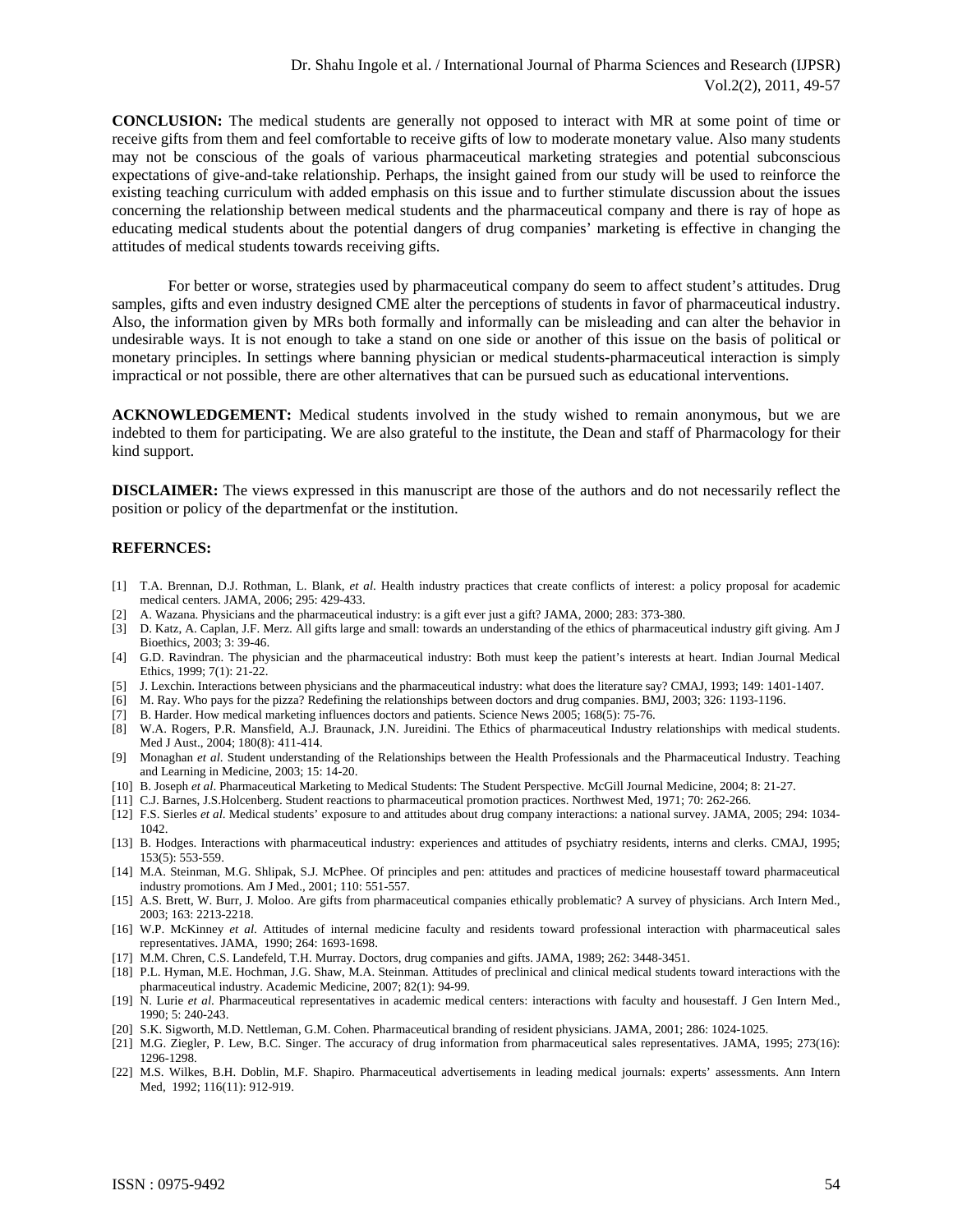[23] J.L. Wofford, C.A. Ohl. Teaching appropriate interactions with pharmaceutical company representatives: The impact of an innovative workshop on student attitudes. BMC Medical Education, 2005; 5: 5.



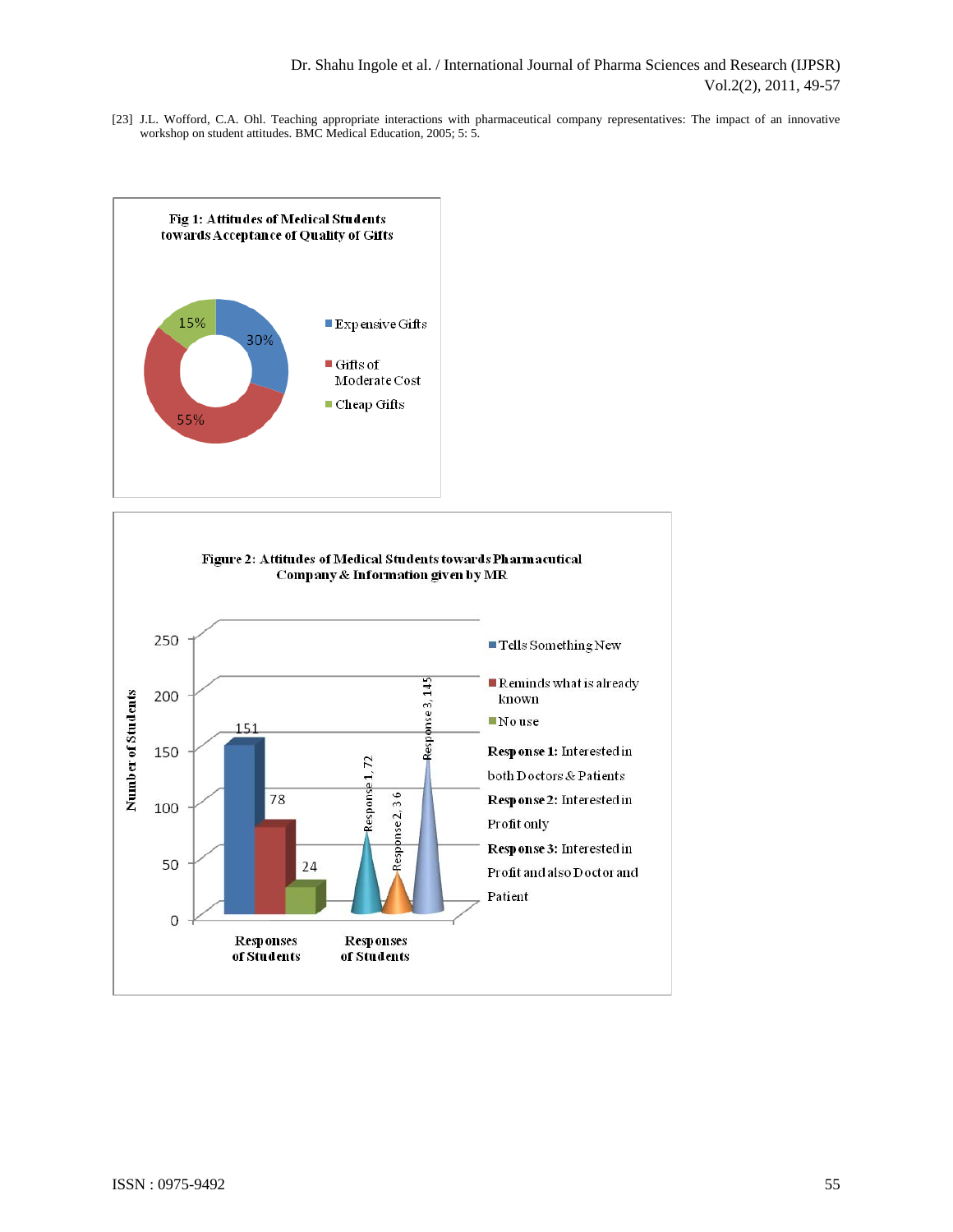

**Table 1: Demographic Characteristic of Students** 

| Year of Study                           | Male | Female | Having<br>Doctor<br>Parents |
|-----------------------------------------|------|--------|-----------------------------|
| <b>First Year Students</b><br>$(n=100)$ | 58   | 42     | 44                          |
| <b>Second Year Students</b><br>$(n=88)$ | 63   | 25     | 28                          |
| <b>Final Year Students</b><br>$(n=65)$  | 31   | 34     | 23                          |

**Table 2: Willingness of Medical Students to Interact with MRs and Their Awareness of Drug Promotional Offers by Pharmaceutical Companies** 

| Responses $(n=253)$         |                                  | Number<br>of<br><b>Students</b> |  |
|-----------------------------|----------------------------------|---------------------------------|--|
| Willing to Interact with MR |                                  | 205                             |  |
| Awareness of more than      |                                  | 122                             |  |
| Four promotional offers     |                                  |                                 |  |
| Attraction<br>towards       | <b>Quality of Promotion</b>      | 205                             |  |
|                             | Familiarity with<br><b>Brand</b> | 12.8                            |  |
|                             | Newness of Product               | 136                             |  |